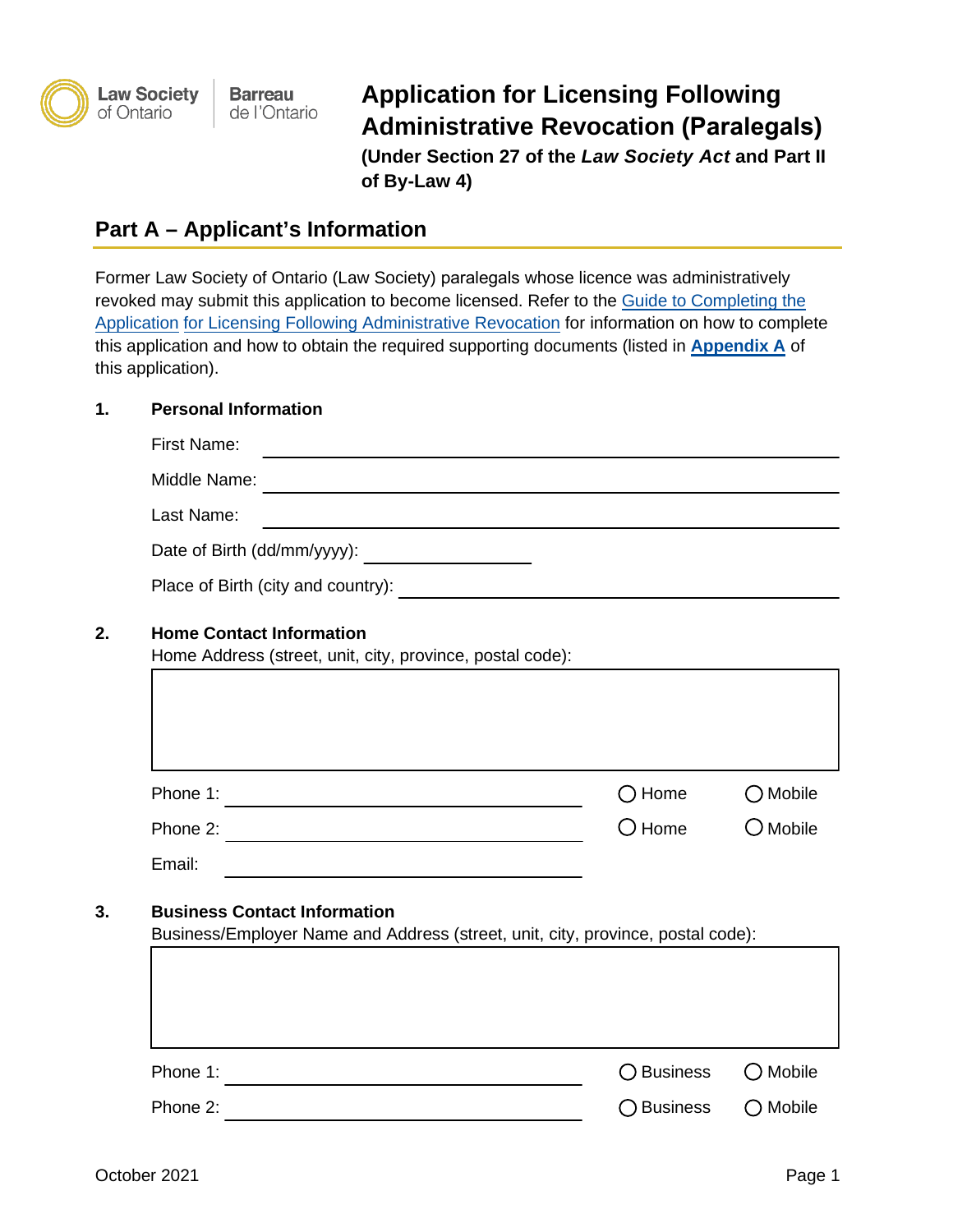| ∵V ⊾ |  |
|------|--|
|      |  |

Email:

**Which is your preferred contact? Choose one:**  $\bigcirc$  Home  $\bigcirc$  Business

**Please notify the Law Society immediately after any change in contact information.**

#### **4. Law Society of Ontario Information**

Law Society Number: \_\_\_\_\_\_\_\_\_\_\_\_\_\_\_\_

Provide the date you were licensed as a paralegal in Ontario (dd/mm/yyyy):

Provide the date your licence was administratively revoked (dd/mm/yyyy):

Select the reason(s) your licence was administratively revoked (check all that apply):

 $\Box$  Failure to pay outstanding Law Society fees

□ Failure to complete Continuing Professional Development (CPD) requirements

 $\Box$  Failure to file Paralegal Annual Report(s)

 $\Box$  Failure to pay insurance premiums, fees, deductibles and/or levies or complete filings

**You must remedy all outstanding requirements prior to submitting your relicensing application. Written proof that the outstanding requirements have been satisfied must be submitted with your licensing application materials.**

#### **5. Other Law Society Membership Information**

List any law societies you are or have been a member of, other than the Law Society of Ontario, if applicable. Add additional pages if necessary.

# **Name of Law Society:**

Licence Date:

Member/Licence Number:

Status:

Name Licensed Under (if different from personal information in question 1):

# **Name of Law Society:**

Licence Date:

Member/Licence Number:

Status:

Name Licensed Under (if different from personal information in question 1):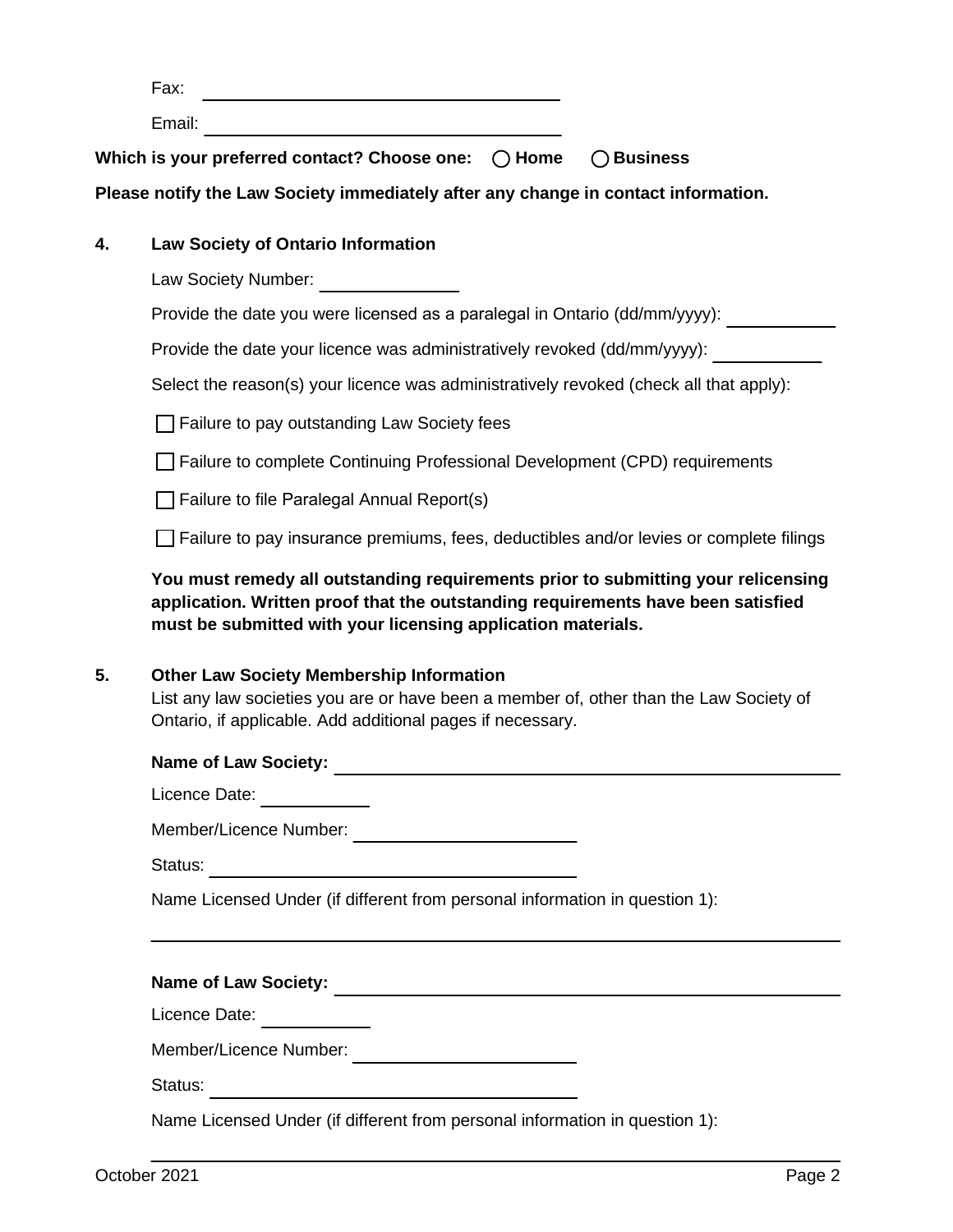#### **6. Change in Legal Name**

Have you used another name or changed your name by court order, marriage, or other means since you were first licensed with the Law Society?

 $O$  Yes  $O$  No

If "Yes", provide one of the following:

Notarized copy of your Official Canadian Name Change Certificate

O Notarized copy of your Marriage Certificate

Explanation, if necessary:

#### **7. Legal Education**

Have you obtained any legal degrees or certificates since you were first licensed with the Law Society? Add additional pages if necessary.

 $O$  Yes  $O$  No

If "Yes", specify your degree (include your NCA Certification if applicable):

Name of school/Institution/Organization:

Graduation Year: **Canadiation** 

Degree/Certificate:

#### **8. Address History**

List all addresses where you have resided (inside and outside of Canada) since your licence was administratively revoked. Add additional pages if necessary.

#### **Address (street, unit, city, province, postal code):**

Date From (dd/mm/yyyy):

Date To (dd/mm/yyyy):

#### **Address (street, unit, city, province, postal code):**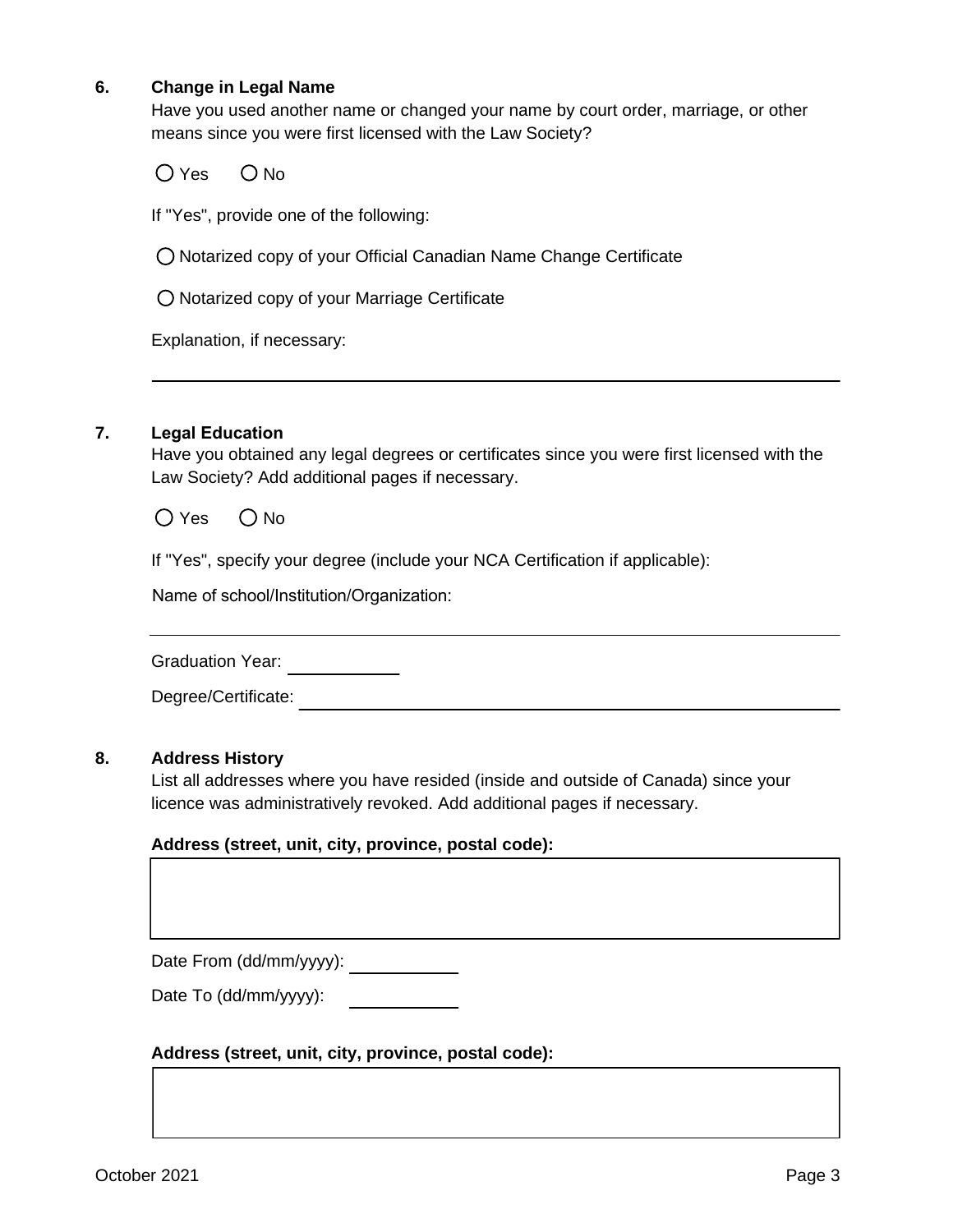Date From (dd/mm/yyyy):

Date To (dd/mm/yyyy):

#### **9. Work History**

Set out in full chronological order your business or employment activities from the date your licence was administratively revoked to the present. Add additional pages if necessary.

#### **Employer/Firm Name:**

Address (street, unit, city, province, postal code):

Date From (dd/mm/yyyy): \_\_\_\_\_\_\_\_\_\_\_\_

|  | Date To (dd/mm/yyyy): |
|--|-----------------------|
|--|-----------------------|

| Describe your position: |  |  |
|-------------------------|--|--|
|-------------------------|--|--|

Reason(s) for leaving:

#### **Employer/Firm Name:**

Address (street, unit, city, province, postal code):

Date From (dd/mm/yyyy): \_\_\_\_\_\_\_\_\_\_\_\_

Date To (dd/mm/yyyy):

Describe your position:

Reason(s) for leaving:

#### **10. Future Work Intentions**

Indicate the work that you plan to perform upon being licensed (select one):

- **A.** Sole practitioner in a paralegal firm
- **B.** Partner in a paralegal firm
- **C.** Employee/associate in a paralegal firm
- **D.** Employed in education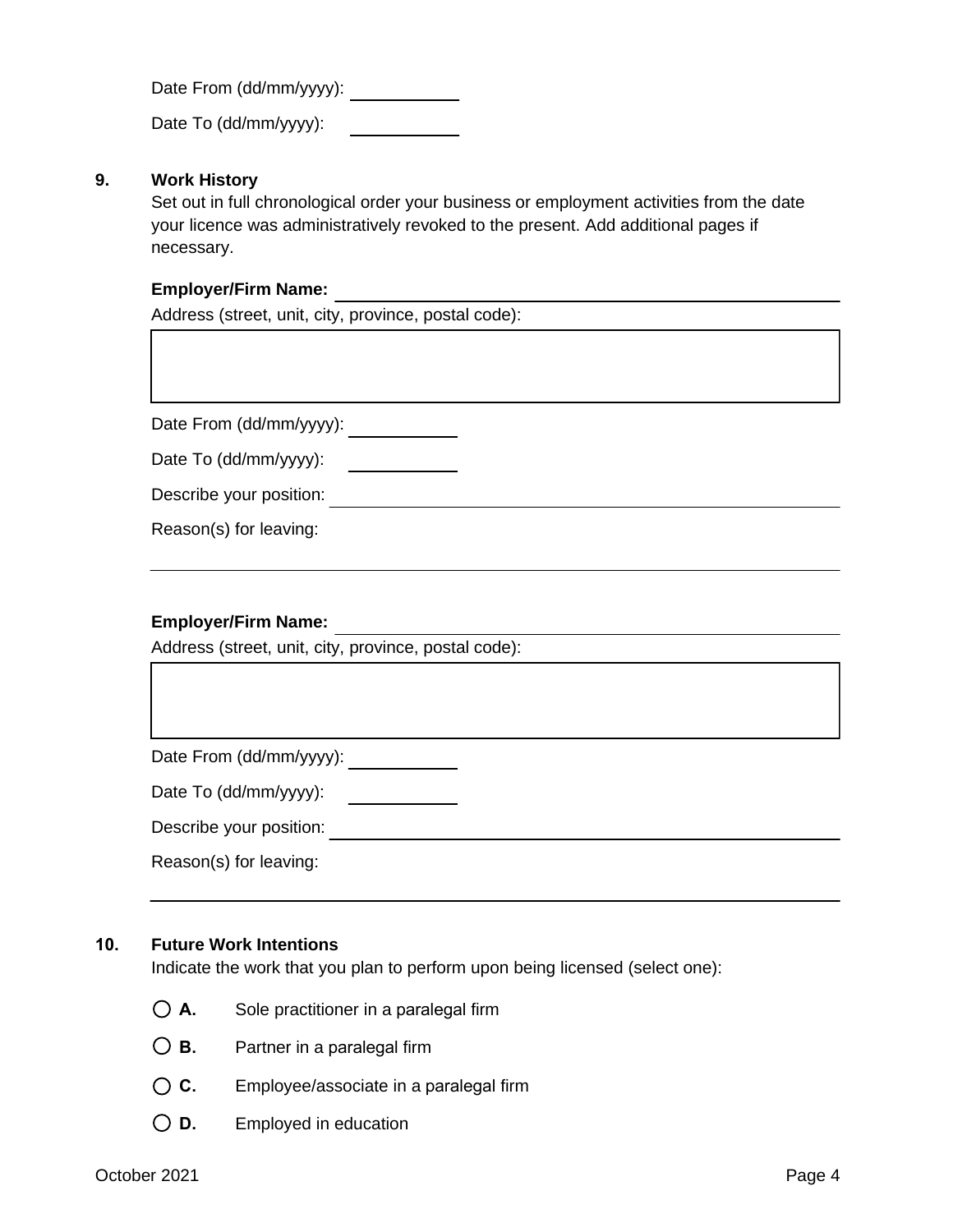- **E.** Employed in government
- **F.** Employed other (provide details):
- **G.** Providing legal services outside of Ontario
- **H.** Employed other outside of Ontario (provide details):
- **I.** Other (provide details):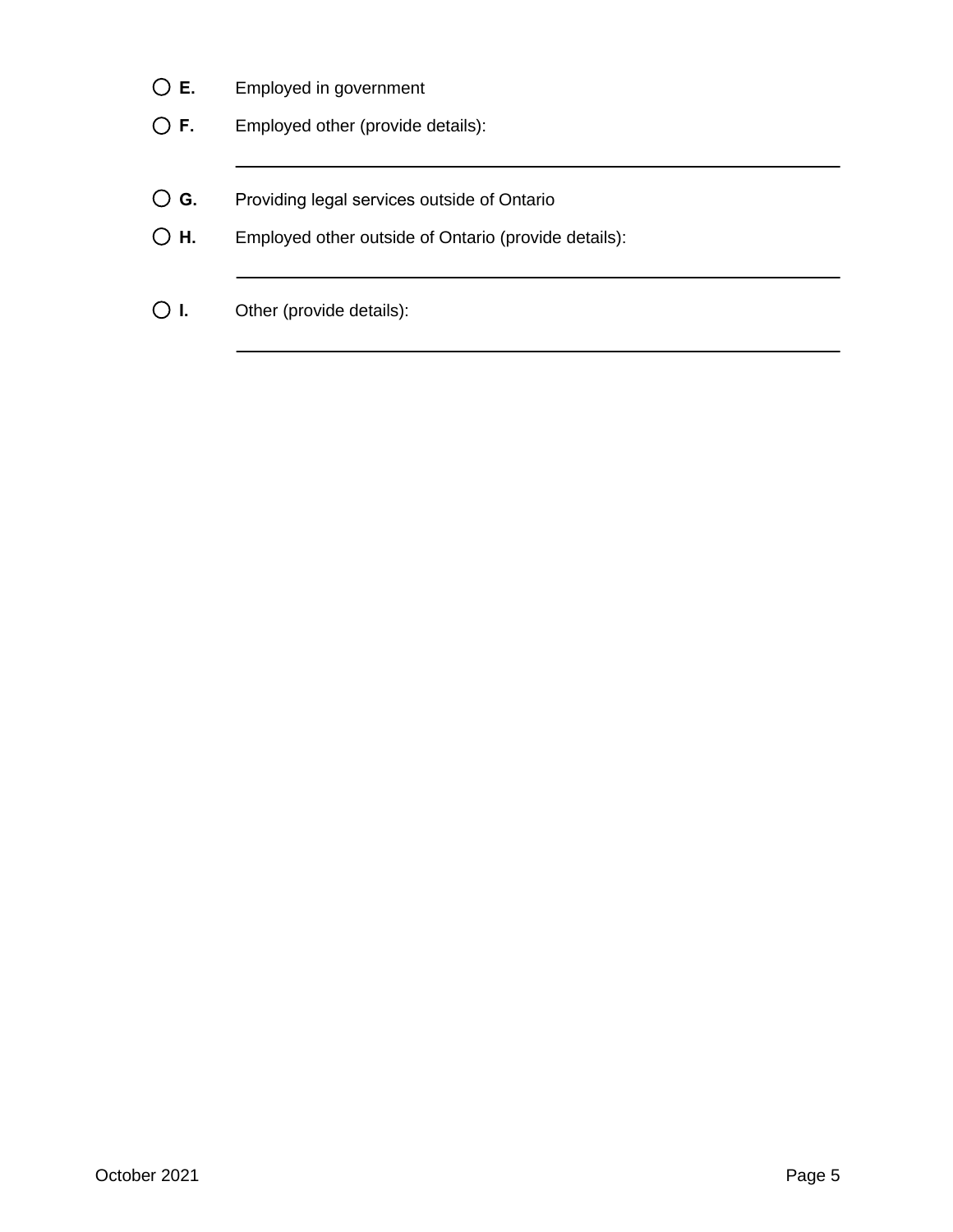### **Part B – Good Character**

Applicants for licensing are required to answer the good character questions. If you answer "YES" to any of these questions, you must provide full and detailed particulars in the space provided, and include any supporting documentation with your application. Failure to do so can cause delays with processing your application.

For additional information about the Good Character requirement, visit [https://lso.ca/becoming](https://lso.ca/becoming-licensed/paralegal-licensing-process/good-character-requirement)licensed/paralegal[-licensing-process/good-character-requirement.](https://lso.ca/becoming-licensed/paralegal-licensing-process/good-character-requirement)

The Law Society is committed to working toward reconciliation with First Nation, Status, non-Status, Inuit and Métis Peoples. When reviewing licensing applications, the Law Society applies the principles established by the Supreme Court of Canada in *R v. Gladue*, [1999] 1 SCR 688 and *R v. Ipeelee*, [2012] 1 SCR 433 and as such considers the unique systemic or background factors that may have played a part in those incidents to which an applicant's responses refer.

**11.** Are you currently the subject of criminal proceedings or proceedings for any offence under any statute in Canada or elsewhere?

 $OYes$   $ONo$ 

**12.** Have you ever been found guilty of, or been convicted of, any offence under any statute in Canada or elsewhere?

Please exclude:

- i. speeding and parking tickets;
- ii. offences for which more than one year has passed since you were discharged absolutely or more than three years have passed since you were discharged on conditions prescribed in a prohibition order; and
- iii. convictions or findings of guilt under the *Controlled Drugs and Substances Act* for possession of cannabis not exceeding 30 grams or cannabis resin not exceeding 1 gram that did not include a term of incarceration.
- $OYes$   $ONo$
- **13.** Has judgment ever been entered against you in an action involving fraud?
	- $OYes$   $ONo$
- **14.** Are there any outstanding civil judgments against you?

 $OYes$   $ONo$ 

**15.** Have you ever disobeyed an order of any court requiring you to do any act or to abstain from doing any act?

 $OYes$   $ONo$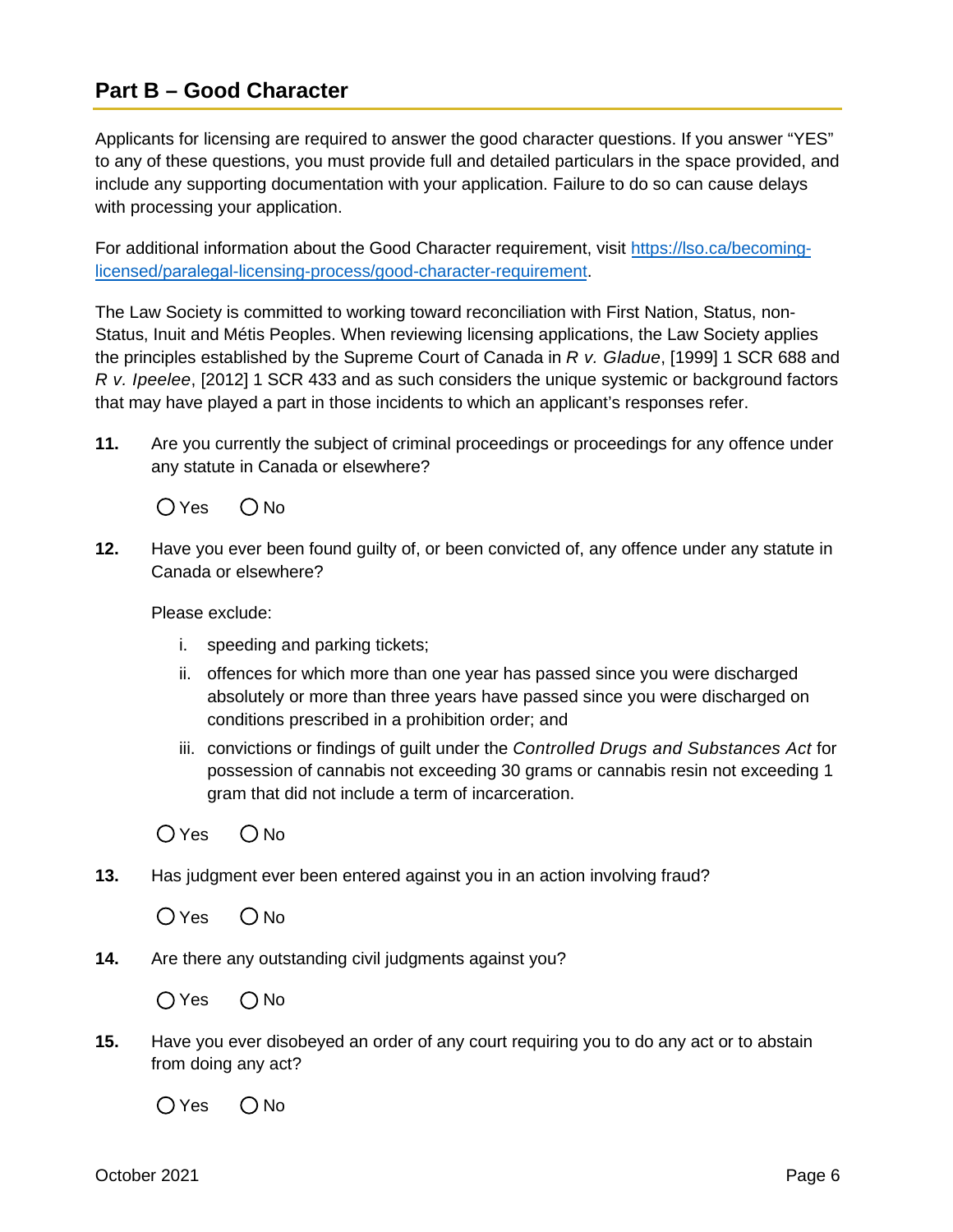**16.** While attending a post-secondary institution, have allegations of misconduct ever been made against you or have you ever been suspended, expelled or penalized by a postsecondary institution for misconduct?

 $OYes$   $ONo$ 

**17.** Have you ever been refused admission as an applicant or member of any professional/regulatory/governing body?

 $O$  Yes  $O$  No

**18.** Are you now or have you ever been suspended, disqualified, censured, the subject of a conduct, capacity or competence proceeding or otherwise the subject of discipline in any jurisdiction(s) where you are or were licensed provide legal services?



**19.** Are you now or have you ever been a member of a professional/regulatory/ governing body (other than a Canadian law society) in any jurisdiction?

 $O$  Yes  $O$  No

**20.** Have you ever been denied a licence or permit, or had any licence or permit revoked for failure to meet good character requirements?

 $O$  Yes  $O$  No

**21.** Are you now the subject of a prosecution or have you ever been prosecuted, suspended, disqualified, censured, the subject of a conduct, capacity or competence proceeding or otherwise disciplined by any professional organization?

 $O$  Yes  $O$  No

**22.** Are you aware of any complaint or charge pending against you in your professional capacity, which has not yet come to the attention of your law society or professional/regulatory/governing body?

 $O$  Yes  $O$  No

**23.** Are you now or have you ever been the subject of an insurance claim under a policy for professional liability insurance?

 $O$  Yes  $O$  No

**24.** Have you ever been discharged from any employment where the employer alleged there was cause?

 $O$  Yes  $O$  No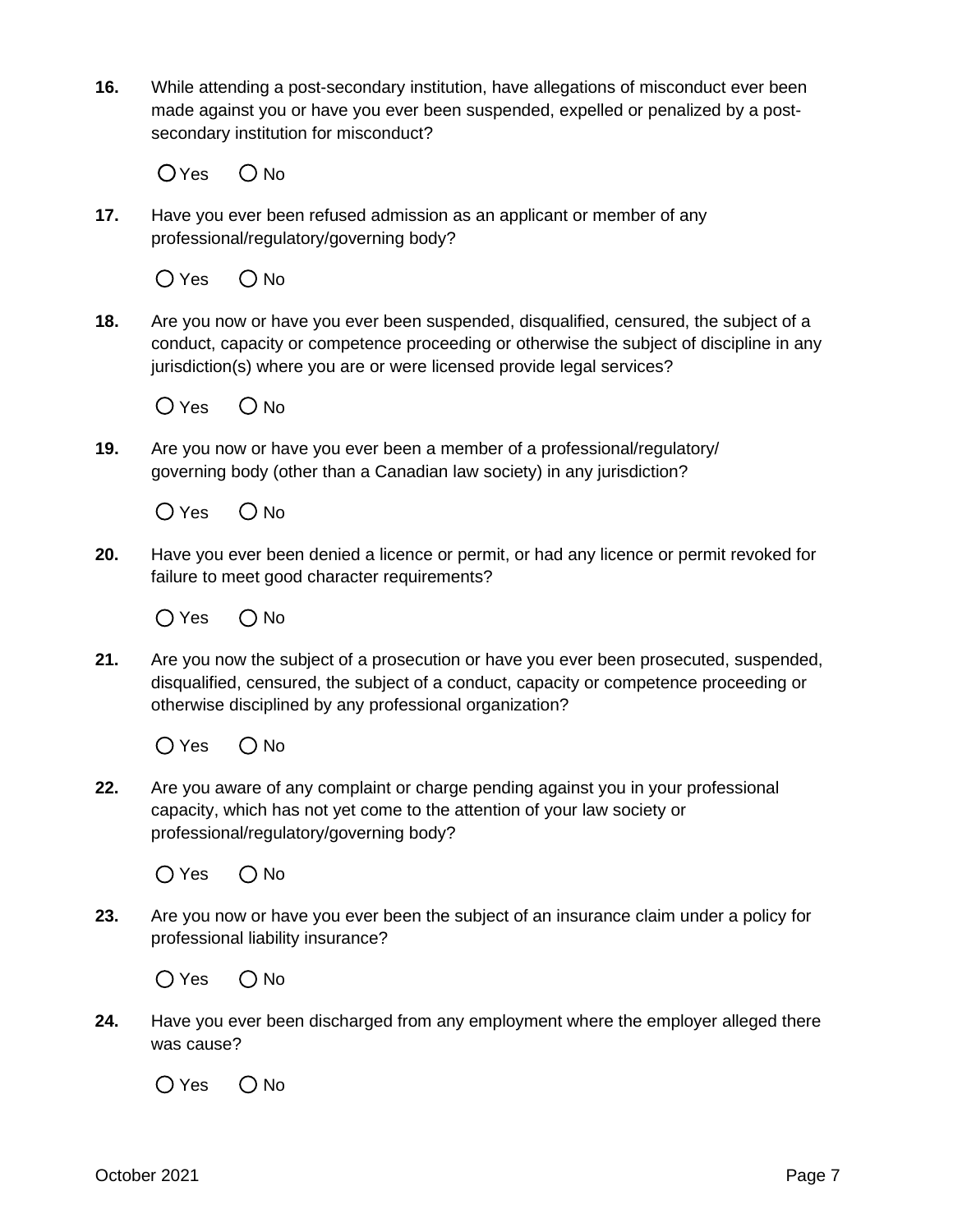**25.** Have you ever been disciplined by an employer, or been a respondent in proceedings in relation to a violation of the *Human Rights Code* or similar legislation in any jurisdiction (e.g., sexual harassment, racial discrimination)?

 $O$  Yes  $O$  No

- **26.** Are you or any company or partnership of which you are or were a director, officer or employee currently subject to a petition or assignment in bankruptcy or a proposal to creditors under the *Bankruptcy and Insolvency Act*, or similar legislation in any jurisdiction and/or have you or any company or partnership of which you are or were a director, officer or employee ever been bankrupt or insolvent, under any statute?
	- $O$  Yes  $O$  No
- **27.** Are there events, circumstances or conditions, other than those mentioned above, that are potentially relevant to your ability to provide legal services?
	- $O$  Yes  $O$  No

If you answered "Yes" to any of the Good Character questions in this part, please explain in the box below. If necessary, provide full details on a separate page and include any relevant documents such as orders and/or judgments.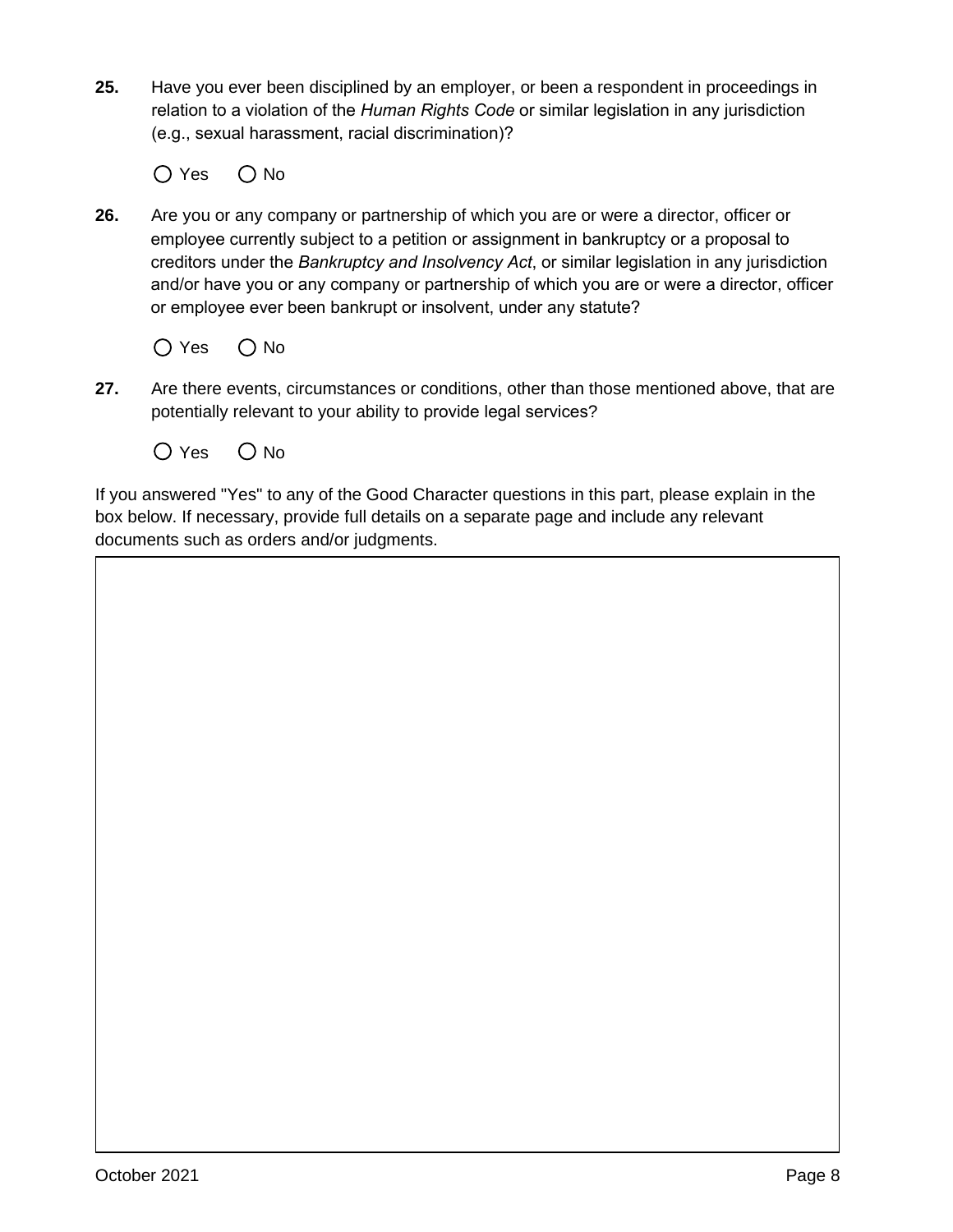By signing this application, I declare and agree as follows:

I have read and understand the contents and requirements of this application. I will ensure that all supporting enclosures and applicable fees required by this application are filed and paid in a timely manner and as requested by the Law Society.

I hereby authorize the Law Society to make inquiries of any person or government, any official or body, including, without limitation, any police or academic authority, about my background or character. I will provide any additional specific authorization or any release that is required for the purpose of enabling the Law Society to obtain information related to my background or character. I acknowledge that if I provide any false information to the Law Society in response to any question or inquiry in my application or if I declare under oath or solemnly affirm the contents of my application falsely, the Law Society may commence an investigation and proceeding against me.

I understand that if I am licensed in Ontario, I must comply with the *Law Society Act*, by-laws, the *Paralegal Rules of Conduct*, and all other rules, regulations and requirements of the Law Society.

I understand that I have a continuing obligation to notify the Law Society immediately of any change to the information that I have provided in this application.

I acknowledge that my application for a licence shall be deemed to have been abandoned by me immediately if I fail to:

- provide to the Law Society, at the time that I submit my completed application, all documents and information specified by the Law Society on the application form relating to the requirement that I be of good character; or
- provide to the Law Society, by the time specified by the Law Society, all additional documents and information specified by the Law Society relating to the requirement that I be of good character.

#### *Collection and Use of Personal Information*

The Law Society collects personal information only for purposes that are considered necessary and appropriate for the regulation of individuals seeking licensure under the *Law Society Act* and for such other purposes as may be implied by the *Law Society Act*. The Law Society limits the amount and type of personal information it collects, uses, or discloses to that which is necessary to carry out its responsibilities under the *Law Society Act*, its by-laws, and relevant rules, guidelines, and decisions of the Law Society's Convocation.

I acknowledge that the information contained in my application, as well as any information and documentation that subsequently form part of my licensing file, may be shared for purposes consistent with the Law Society's regulatory mandate.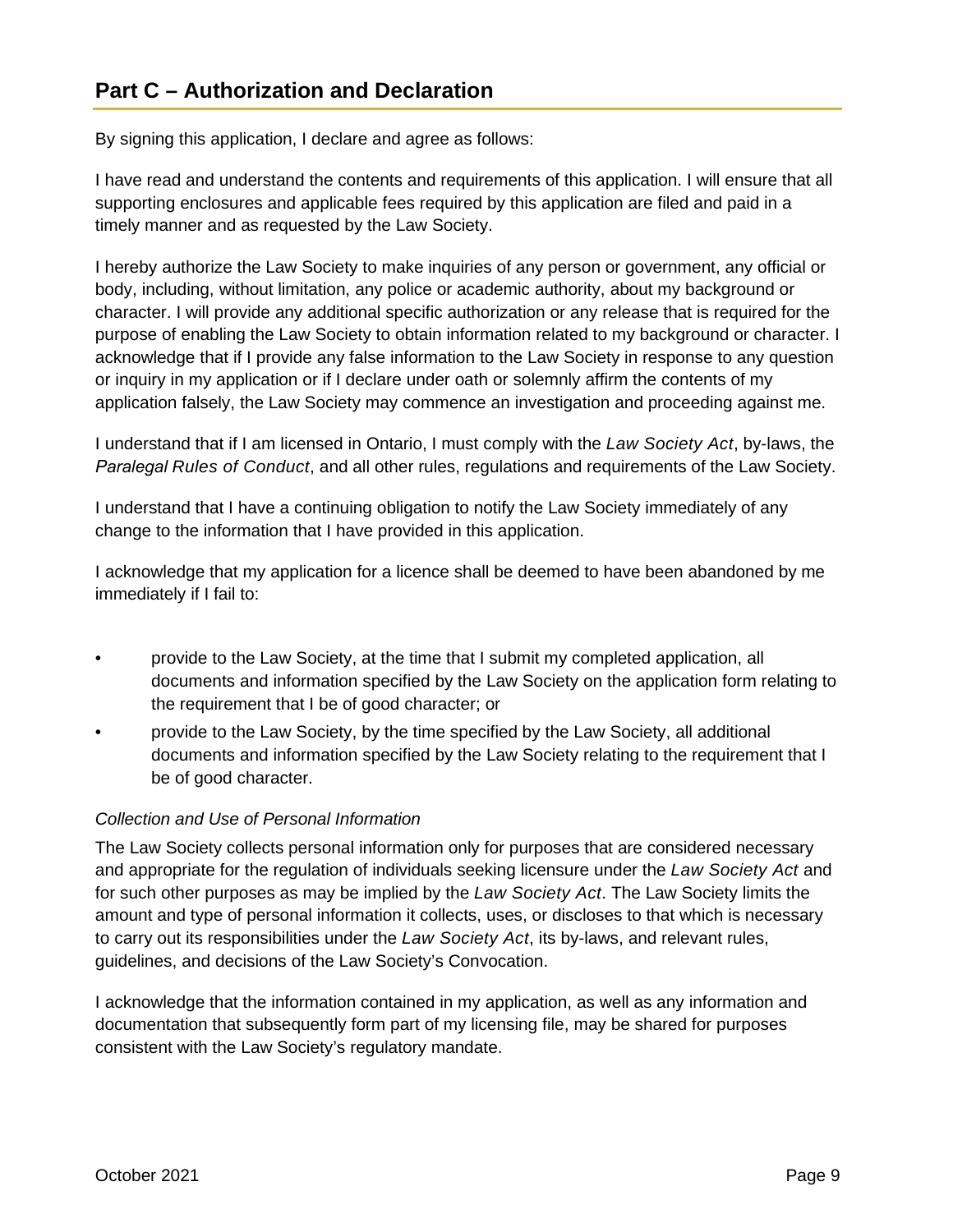I, state of the clare under oath (solemnly affirm) that all information provided by me with respect to this application, and in the documents provided in connection with this application, is true, accurate, and complete.

| <b>DECLARED BEFORE ME</b> |  |  |  |  |  |  |  |  |  |  |  |  |
|---------------------------|--|--|--|--|--|--|--|--|--|--|--|--|
|---------------------------|--|--|--|--|--|--|--|--|--|--|--|--|

**at ,**

**on the \_\_\_\_\_\_ day of \_\_\_\_\_\_\_\_\_\_\_, 20\_\_\_\_** 

**Signature of a Commissioner for Taking Affidavits/Notary**

**Signature of Applicant**

**Print Name**

**Print Name**